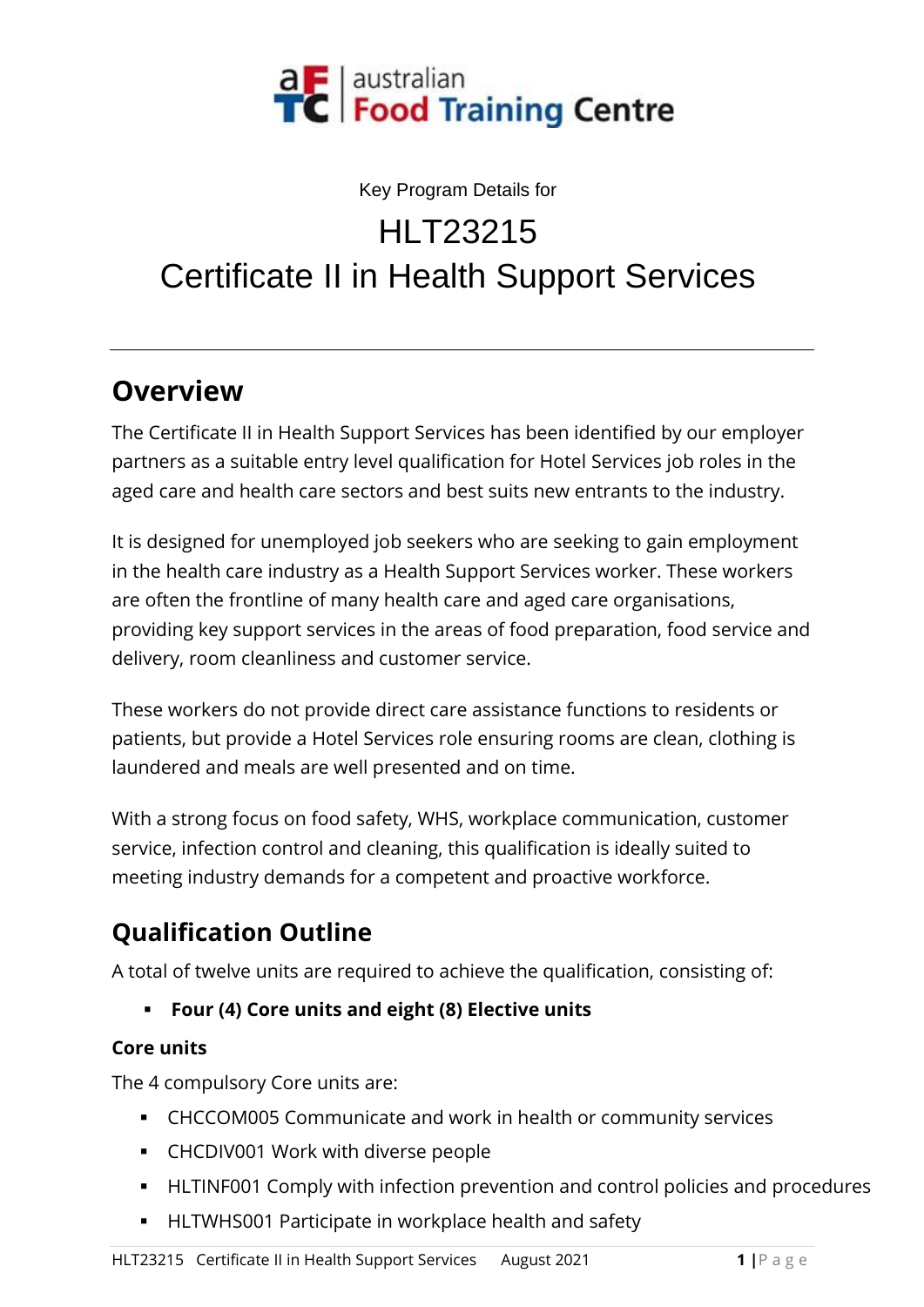#### **Elective units**

A wide range of elective units are available and can be packaged to provide either:

- 1. A targeted qualification typically focused on either:
	- Pantry / Kitchen responsibilities
	- **•** Cleaning duties
	- **■** Laundry duties
- 2. A general qualification that covers a range of work functions.

Elective units are selected to best align with the areas that each employee is working in and take into account potential career paths. A full listing of units is available upon request.

### **Off-the-Job Workshops**

The Certificate II in Health Support Services requires the equivalent of 8 full days of off-the-job delivery. For ease of delivery the core and elective units are organised into a training program typically consisting of 8 separate modules.

**For example:** The following course structure was developed through close consultation with our employer partners to best fit the typical job roles available.

| <b>Module</b>                                    | Code                                 | <b>Units</b>                                                                                                               |
|--------------------------------------------------|--------------------------------------|----------------------------------------------------------------------------------------------------------------------------|
| Participate in<br>workplace health<br>and safety | HLTWHS001                            | Participate in workplace health and safety                                                                                 |
| Food safety in a<br>health care setting          | HLTFSE001<br>HLTFSE005<br>SITXFSA001 | Follow basic food safety practices<br>Apply and monitor food safety requirements<br>Use hygienic practices for food safety |
| Infection control                                | HLTINF001                            | Comply with infection prevention and control<br>policies and procedures                                                    |
| Workplace cleaning                               | SITHKOP101<br>CPPCLO2017A            | Clean kitchen premises and equipment<br>Clean wet areas                                                                    |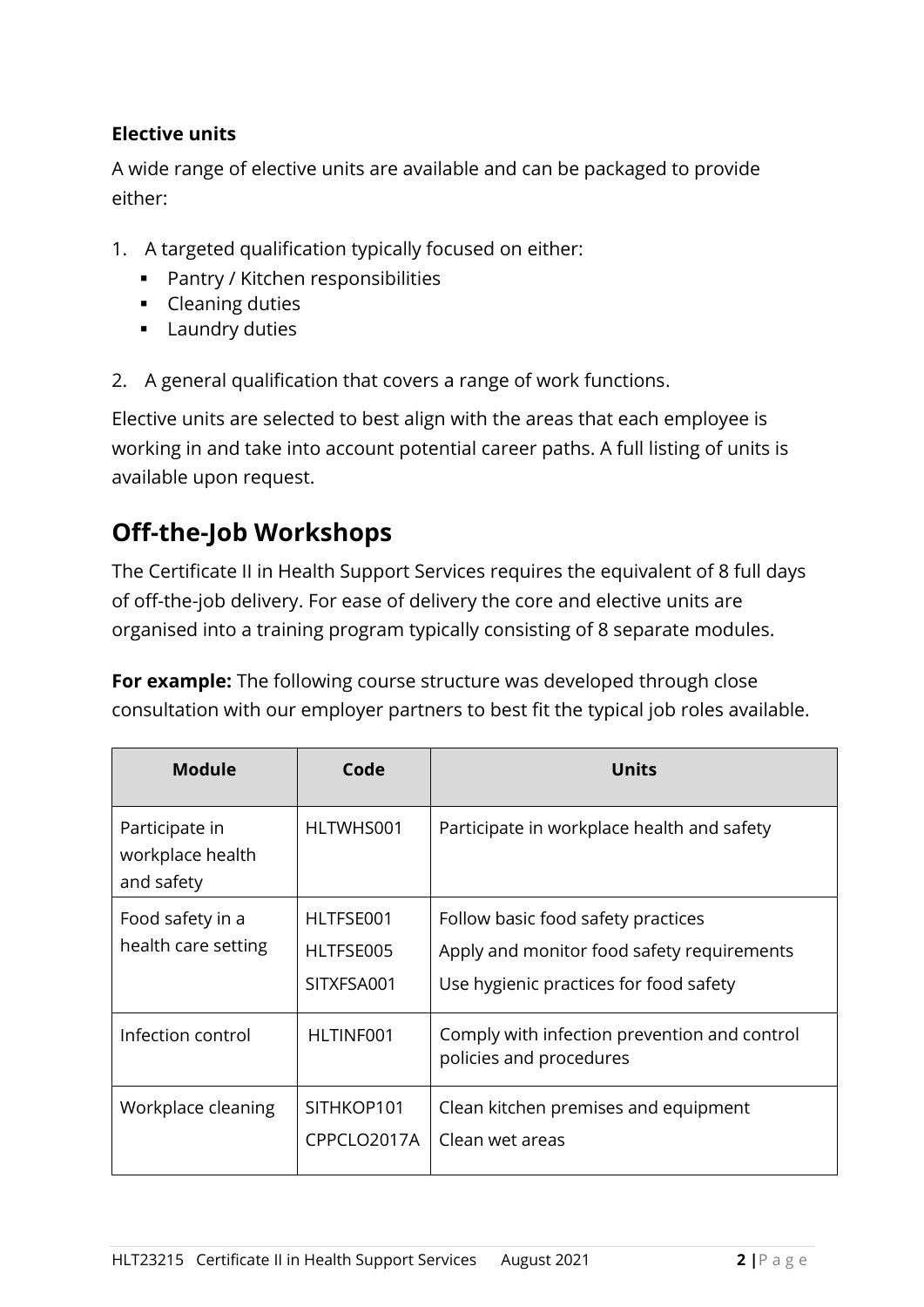| Conduct manual<br>tasks safely             | HLTWHS005              | Conduct manual tasks safely                                  |
|--------------------------------------------|------------------------|--------------------------------------------------------------|
| Deliver excellent<br>customer service      | BSBCUS201              | Deliver a service to customers                               |
| Working in<br>health care                  | CHCCOM005              | Communicate and work in health or community<br>services      |
| Workplace<br>communication<br>and teamwork | CHCDIV001<br>BSBFLM312 | Work with diverse people<br>Contribute to team effectiveness |

**Duration:** A combination of both off-the-job and on-the-job training is required to complete the qualification. A total of 375 hrs of learning and assessment comprising 60 hours of face-to-face workshops (8 days x 7.5 hours per day over an 8-week period) combined with a further 254 hrs of self-paced learning and assessment.

A further 60 hrs of compulsory structured work placement (typically 30 hrs/wk x 2 wks) occurs following the workshops that are arranged by the Australian Food Training Centre with our employer partners. This helps give each student the industry experience they need and provides a genuine insight into the workings of the health care industry and the actual type of job roles students can apply for. Some of these roles include food service in a main kitchen, food service in a satellite pantry, resident room and bathroom cleaning, and laundry work.

**Note:** This qualification is current from 8<sup>th</sup> December 2015.

**Venue:** All training workshops are run at a suitable training venue, such as the Thebarton Community Centre, 56 South Rd, Torrensville SA, (Corner of Ashwin Pde and South Rd).

**Clothing and Equipment:** There is no specific clothing or equipment needed for learners to provide for the workshops.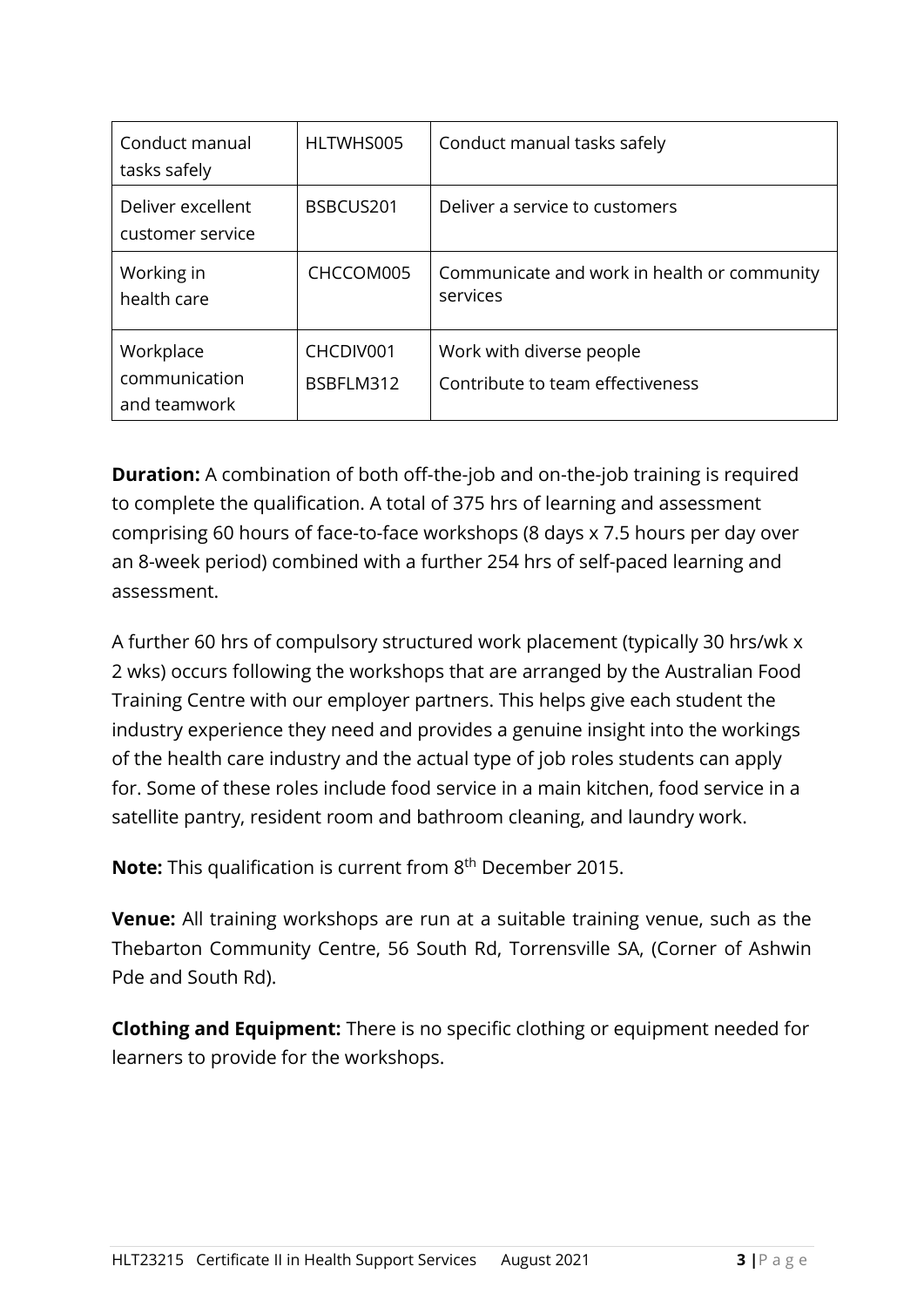# **Recognition of Prior Learning**

Courses may be shortened considerably through students gaining exemption from units, or parts of units, under recognition of prior learning provisions. The main focus of RPL is to determine the student's current level of competency, so that courses can be tailored (and where possible shortened) to gain maximum benefit from each training investment.

■ Download our RPL Brochure to find out more

### **Support for Participants**

The Australian Food Training Centre aims to ensure that our courses and training programs meet the needs of a changing, dynamic and diverse workforce. We therefore encourage students from non-English speaking backgrounds to enrol (or with any other unique learning needs) and can arrange for learner support through each student's workplace. This support includes areas such as literacy/numeracy skills and in general study skills.

### **Employment Prospects and Future Educational Opportunities**

The Certificate II in Health Support Services supports students and businesses in career planning and development by offering individuals the opportunity to develop their health support services skills in both an on-the-job and on-the-job setting.

Upon course completion, higher studies are available including a number of specialist Certificate III and Certificate IV programs from both the Health or Asset Maintenance training packages. This course positions students well to advance their careers in the fields of both health support services and asset maintenance.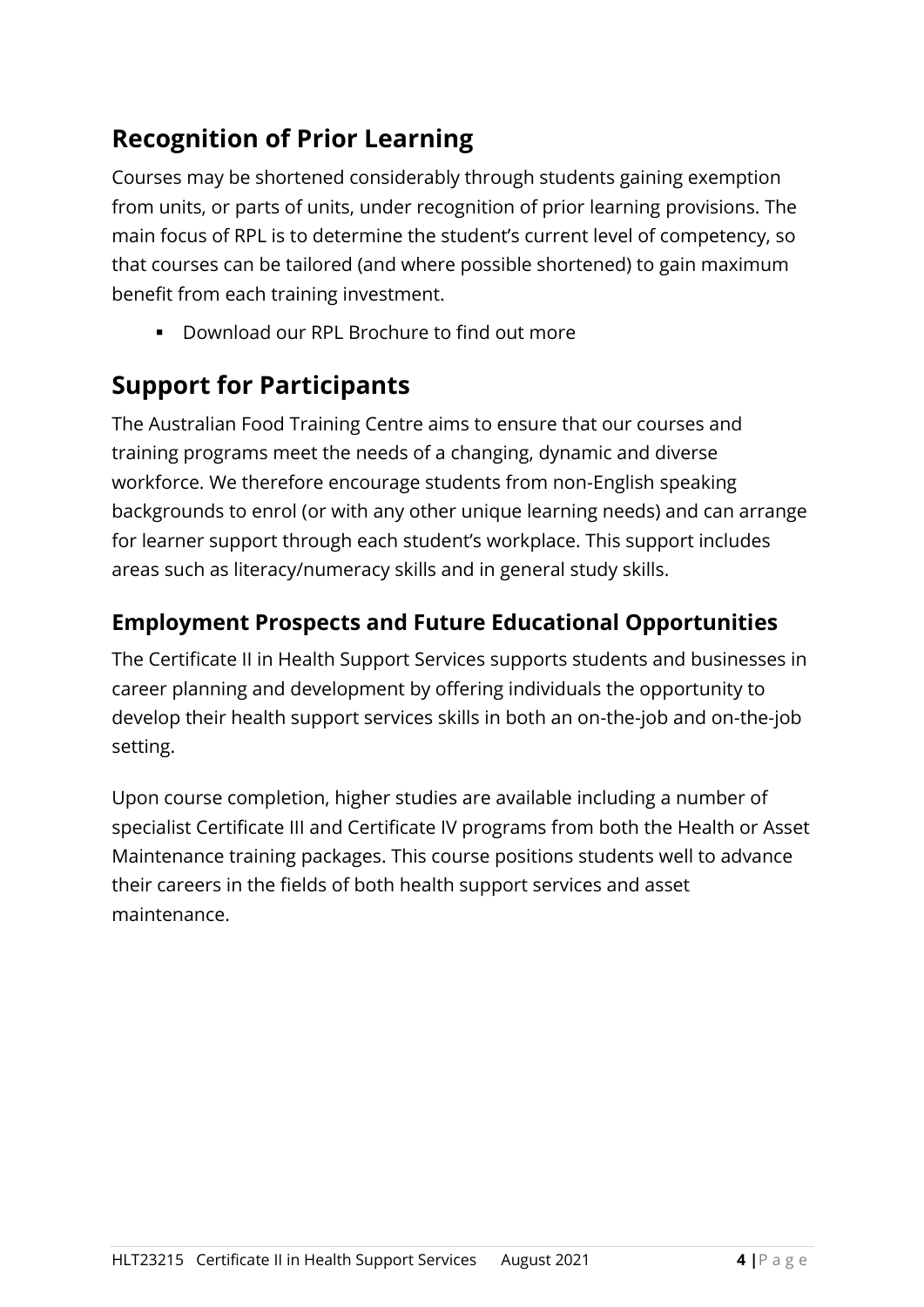## **Course Admission Requirements / Pre-requisites**

Potential applicants are required to attend a course information session and participate in an individual interview. The suitability of participants is based upon the specific demands of jobs in Hotel Services within an aged care environment including:

- The need to be available for shift work and weekend work. Aged care is a 7 day / 24 hr business
- The ability to work in an environment with the elderly. A satisfactory National Police Certificate will be required from all students prior to the commencement of their compulsory work placement
- Being fit and healthy

Each potential student is also assessed to confirm they have suitable Language, Literacy and Numeracy skills to cope with the reading, writing and numeracy demands of the qualification. This assessment occurs prior to any offers of course enrolment being given.

### **Our Fees**

Our services are provided through fee-for-service arrangements.

- A non-refundable fee of \$165 is required from all students for incidental costs (such as course materials and equipment / venue costs)
- All participants must have a current National Police Certificate prior to their work placement. These currently cost \$ 65.00

Download our Course Fees brochure to find out more.

Please contact the Australian Food Training Centre on 08 8288 0288 for any further information you may require.

 $\ddot{\phantom{0}}$